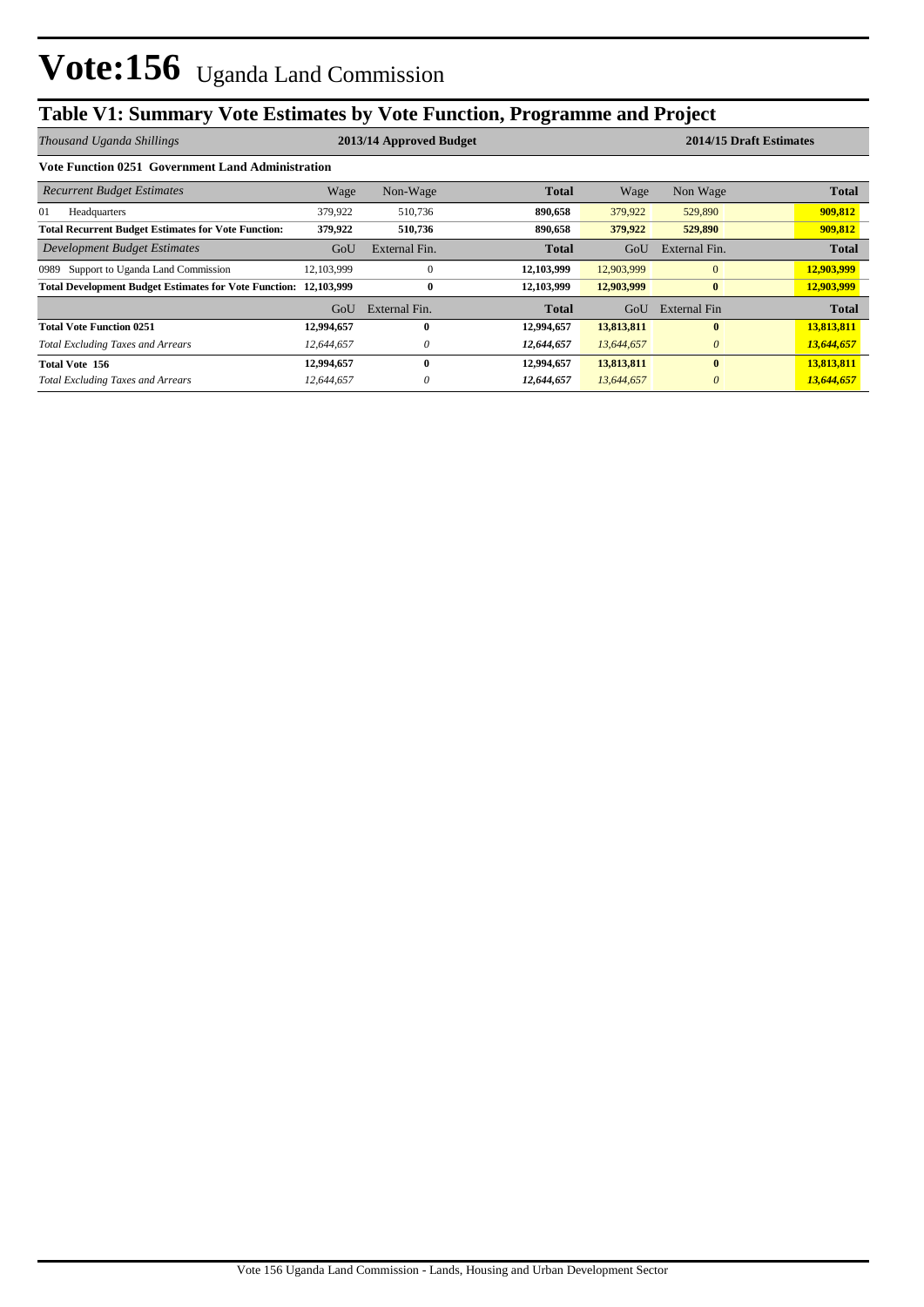# **Vote:156** Uganda Land Commission

# **Table V2: Summary Vote Estimates by Item**

| Thousand Uganda Shillings                                 | 2013/14 Approved Budget |                       |                  | 2014/15 Draft Estimates |                           |              |
|-----------------------------------------------------------|-------------------------|-----------------------|------------------|-------------------------|---------------------------|--------------|
|                                                           |                         | GoU External Fin.     | <b>Total</b>     |                         | GoU External Fin.         | <b>Total</b> |
| <b>Employees, Goods and Services (Outputs Provided)</b>   | 1,749,649               | 0                     | 1,749,649        | 1,794,657               | $\boldsymbol{\theta}$     | 1,794,657    |
| 211101 General Staff Salaries                             | 379,922                 | $\boldsymbol{0}$      | 379,922          | 341,922                 | $\mathbf{0}$              | 341,922      |
| 211102 Contract Staff Salaries (Incl. Casuals, Temporary) | 36,000                  | $\boldsymbol{0}$      | 36,000           | 38,000                  | $\mathbf{0}$              | 38,000       |
| 211103 Allowances                                         | 110,240                 | $\boldsymbol{0}$      | 110,240          | 158,500                 | $\mathbf{0}$              | 158,500      |
| 212101 Social Security Contributions                      | $\mathbf{0}$            | $\mathbf{0}$          | $\bf{0}$         | 3,800                   | $\mathbf{0}$              | 3,800        |
| 213001 Medical expenses (To employees)                    | 15,000                  | $\mathbf{0}$          | 15,000           | 5,000                   | $\mathbf{0}$              | 5,000        |
| 213002 Incapacity, death benefits and funeral expenses    | 3,000                   | 0                     | 3,000            | 3,000                   | $\mathbf{0}$              | 3,000        |
| 221001 Advertising and Public Relations                   | 4,739                   | $\boldsymbol{0}$      | 4,739            | 9,000                   | $\mathbf{0}$              | 9,000        |
| 221002 Workshops and Seminars                             | 15,200                  | $\boldsymbol{0}$      | 15,200           | 16,000                  | $\mathbf{0}$              | 16,000       |
| 221003 Staff Training                                     | 351,030                 | 0                     | 351,030          | 338,000                 | $\mathbf{0}$              | 338,000      |
| 221006 Commissions and related charges                    | 311,000                 | $\boldsymbol{0}$      | 311,000          | 150,000                 | $\mathbf{0}$              | 150,000      |
| 221007 Books, Periodicals & Newspapers                    | 9,800                   | $\boldsymbol{0}$      | 9,800            | 9,800                   | $\bf{0}$                  | 9,800        |
| 221008 Computer supplies and Information Technology (IT)  | 23,600                  | $\mathbf{0}$          | 23,600           | 23,500                  | $\mathbf{0}$              | 23,500       |
| 221009 Welfare and Entertainment                          | 26,368                  | $\mathbf{0}$          | 26,368           | 27,868                  | $\mathbf{0}$              | 27,868       |
| 221011 Printing, Stationery, Photocopying and Binding     | 2,850                   | $\mathbf{0}$          | 2,850            | 27,500                  | $\mathbf{0}$              | 27,500       |
| 221012 Small Office Equipment                             | 5,500                   | $\boldsymbol{0}$      | 5,500            | 20,000                  | $\mathbf{0}$              | 20,000       |
| 221016 IFMS Recurrent costs                               | 14,000                  | $\boldsymbol{0}$      | 14,000           | 20,000                  | $\bf{0}$                  | 20,000       |
| 222001 Telecommunications                                 | 26,000                  | $\boldsymbol{0}$      | 26,000           | 26,000                  | $\mathbf{0}$              | 26,000       |
| 222002 Postage and Courier                                | 6,500                   | $\boldsymbol{0}$      | 6,500            | 7,500                   | $\mathbf{0}$              | 7,500        |
| 223002 Rates                                              | 35,000                  | $\boldsymbol{0}$      | 35,000           | 45,000                  | $\mathbf{0}$              | 45,000       |
| 223004 Guard and Security services                        | 10,000                  | $\boldsymbol{0}$      | 10,000           | 10,000                  | $\bf{0}$                  | 10,000       |
| 223005 Electricity                                        | 13,700                  | $\boldsymbol{0}$      | 13,700           | 13,700                  | $\mathbf{0}$              | 13,700       |
| 223006 Water                                              | 4,000                   | $\boldsymbol{0}$      | 4,000            | 4,000                   | $\mathbf{0}$              | 4,000        |
| 224002 General Supply of Goods and Services               | 64,500                  | $\mathbf{0}$          | 64,500           | $\mathbf{0}$            | $\mathbf{0}$              | $\mathbf{0}$ |
| 224004 Cleaning and Sanitation                            | $\boldsymbol{0}$        | $\boldsymbol{0}$      | $\bf{0}$         | 24,200                  | $\mathbf{0}$              | 24,200       |
| 224005 Uniforms, Beddings and Protective Gear             | $\mathbf{0}$            | 0                     | $\bf{0}$         | 27,000                  | $\bf{0}$                  | 27,000       |
| 225001 Consultancy Services- Short term                   | 98,900                  | 0                     | 98,900           | 38,000                  | $\mathbf{0}$              | 38,000       |
| 227001 Travel inland                                      | 38,000                  | 0                     | 38,000           | 106,200                 | $\overline{0}$            | 106,200      |
| 227002 Travel abroad                                      | 15,000                  | $\mathbf{0}$          | 15,000           | 20,000                  | $\mathbf{0}$              | 20,000       |
| 227004 Fuel, Lubricants and Oils                          | 38,600                  | $\boldsymbol{0}$      | 38,600           | 85,168                  | $\mathbf{0}$              | 85,168       |
| 228001 Maintenance - Civil                                | 4,000                   | $\mathbf{0}$          | 4,000            | 8,000                   | $\mathbf{0}$              | 8,000        |
| 228002 Maintenance - Vehicles                             | 82,700                  | $\boldsymbol{0}$      | 82,700           | 122,999                 | $\mathbf{0}$              | 122,999      |
| 228003 Maintenance - Machinery, Equipment & Furniture     | 4,500                   | $\boldsymbol{0}$      | 4,500            | 10,000                  | $\mathbf{0}$              | 10,000       |
| 228004 Maintenance – Other                                | $\boldsymbol{0}$        | $\boldsymbol{0}$      | $\boldsymbol{0}$ | 5,000                   | $\mathbf{0}$              | 5,000        |
| 282102 Fines and Penalties/ Court wards                   | $\boldsymbol{0}$        | $\boldsymbol{0}$      | $\bf{0}$         | 50,000                  | $\bf{0}$                  | 50,000       |
| <b>Investment</b> (Capital Purchases)                     | 11,245,008              | $\pmb{\theta}$        | 11,245,008       | 12,000,000              | $\boldsymbol{\theta}$     | 12,000,000   |
| 231001 Non Residential buildings (Depreciation)           | 110,250                 | $\boldsymbol{0}$      | 110,250          | 30,000                  | $\mathbf{0}$              | 30,000       |
| 231004 Transport equipment                                | 750,000                 | $\boldsymbol{0}$      | 750,000          | 345,000                 | $\bf{0}$                  | 345,000      |
| 231005 Machinery and equipment                            | 80,000                  | $\overline{0}$        | 80,000           | 60,000                  | $\mathbf{0}$              | 60,000       |
| 231006 Furniture and fittings (Depreciation)              | 10,000                  | $\boldsymbol{0}$      | 10,000           | 10,000                  | $\mathbf{0}$              | 10,000       |
| 281504 Monitoring, Supervision & Appraisal of capital wor | 225,000                 | $\boldsymbol{0}$      | 225,000          | 225,000                 | $\mathbf{0}$              | 225,000      |
| 311101 Land                                               | 9,719,758               | $\bf{0}$              | 9,719,758        | 11,180,000              | $\mathbf{0}$              | 11,180,000   |
| 312204 Taxes on Machinery, Furniture & Vehicles           | $\boldsymbol{0}$        | $\boldsymbol{0}$      | $\bf{0}$         | 150,000                 | $\bf{0}$                  | 150,000      |
| 312206 Gross Tax                                          | 350,000                 | $\boldsymbol{0}$      | 350,000          | $\mathbf{0}$            | $\bf{0}$                  | $\bf{0}$     |
| <b>Arrears</b>                                            | 0                       | $\pmb{\theta}$        | 0                | 19,154                  | $\pmb{\theta}$            | 19,154       |
| 321612 Water arrears(Budgeting)                           | $\boldsymbol{0}$        | $\boldsymbol{0}$      | $\bf{0}$         | 19,154                  | $\boldsymbol{0}$          | 19,154       |
| <b>Grand Total Vote 156</b>                               | 12,994,657              | $\pmb{0}$             | 12,994,657       | 13,813,811              | $\bf{0}$                  | 13,813,811   |
| <b>Total Excluding Taxes and Arrears</b>                  | 12,644,657              | $\boldsymbol{\theta}$ | 12,644,657       | 13,644,657              | $\boldsymbol{\mathit{0}}$ | 13,644,657   |
|                                                           |                         |                       |                  |                         |                           |              |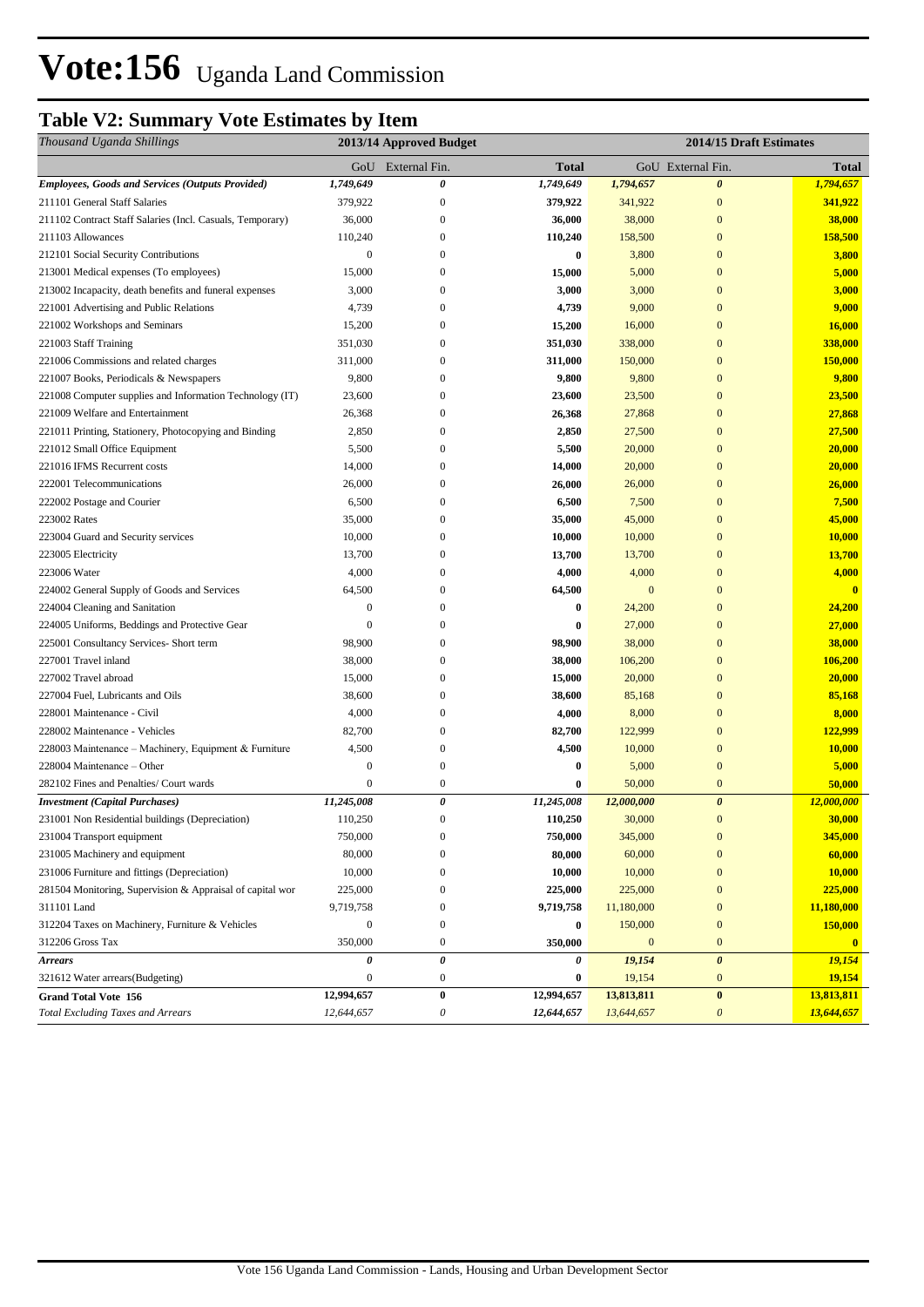## **Table V3: Detailed Estimates by Vote Function, Cost Centre, Output and Item**

## *Vote Function 0251 Government Land Administration*

#### *Recurrent Budget Estimates*

#### **Programme 01 Headquarters**

| Thousand Uganda Shillings                            |                  | 2013/14 Approved Budget |              |                  | 2014/15 Draft Estimates |                         |
|------------------------------------------------------|------------------|-------------------------|--------------|------------------|-------------------------|-------------------------|
| <b>Outputs Provided</b>                              | Wage             | Non-Wage                | <b>Total</b> | Wage             | Non Wage                | <b>Total</b>            |
| Output:025102 Financial and administrative services  |                  |                         |              |                  |                         |                         |
| 211101 General Staff Salaries                        | 379,922          | $\mathbf{0}$            | 379,922      | 341,922          | $\bf{0}$                | 341,922                 |
| 211102 Contract Staff Salaries (Incl. Casuals, T     | $\boldsymbol{0}$ | $\mathbf{0}$            | $\bf{0}$     | 38,000           | $\mathbf{0}$            | 38,000                  |
| 211103 Allowances                                    | $\mathbf{0}$     | 33,000                  | 33,000       | $\mathbf{0}$     | 40,000                  | 40,000                  |
| 212101 Social Security Contributions                 | $\mathbf{0}$     | $\mathbf{0}$            | $\bf{0}$     | $\mathbf{0}$     | 3,800                   | 3,800                   |
| 213001 Medical expenses (To employees)               | $\boldsymbol{0}$ | 15,000                  | 15,000       | $\mathbf{0}$     | 5,000                   | 5,000                   |
| 213002 Incapacity, death benefits and funeral e      | $\boldsymbol{0}$ | 3,000                   | 3,000        | $\mathbf{0}$     | 3,000                   | 3,000                   |
| 221001 Advertising and Public Relations              | $\boldsymbol{0}$ | 2,000                   | 2,000        | $\mathbf{0}$     | 3,000                   | 3,000                   |
| 221002 Workshops and Seminars                        | $\mathbf{0}$     | 800                     | 800          | $\mathbf{0}$     | 1,000                   | 1,000                   |
| 221003 Staff Training                                | $\boldsymbol{0}$ | 44,030                  | 44,030       | $\mathbf{0}$     | 4,000                   | 4,000                   |
| 221006 Commissions and related charges               | $\boldsymbol{0}$ | 100,000                 | 100,000      | $\mathbf{0}$     | $\boldsymbol{0}$        | $\mathbf{0}$            |
| 221007 Books, Periodicals & Newspapers               | $\boldsymbol{0}$ | 3,200                   | 3,200        | $\mathbf{0}$     | 3,200                   | 3,200                   |
| 221008 Computer supplies and Information Tec         | $\boldsymbol{0}$ | 13,100                  | 13,100       | $\mathbf{0}$     | 4,000                   | 4,000                   |
| 221009 Welfare and Entertainment                     | $\boldsymbol{0}$ | 5,468                   | 5,468        | $\mathbf{0}$     | 5,468                   | 5,468                   |
| 221011 Printing, Stationery, Photocopying and        | $\boldsymbol{0}$ | 400                     | 400          | $\mathbf{0}$     | 500                     | 500                     |
| 221012 Small Office Equipment                        | $\boldsymbol{0}$ | 500                     | 500          | $\mathbf{0}$     | 5,500                   | 5,500                   |
| 221016 IFMS Recurrent costs                          | $\boldsymbol{0}$ | 4,000                   | 4,000        | $\mathbf{0}$     | 2,000                   | 2,000                   |
| 222001 Telecommunications                            | $\boldsymbol{0}$ | 4,000                   | 4,000        | $\mathbf{0}$     | 4,000                   | 4,000                   |
| 222002 Postage and Courier                           | $\boldsymbol{0}$ | 1,000                   | 1,000        | $\mathbf{0}$     | 1,000                   | 1,000                   |
| 223004 Guard and Security services                   | $\boldsymbol{0}$ | 10,000                  | 10,000       | $\mathbf{0}$     | 10,000                  | 10,000                  |
| 223005 Electricity                                   | $\boldsymbol{0}$ | 13,700                  | 13,700       | $\mathbf{0}$     | 13,700                  | 13,700                  |
| 223006 Water                                         | $\boldsymbol{0}$ | 4,000                   | 4,000        | $\mathbf{0}$     | 4,000                   | 4,000                   |
| 224002 General Supply of Goods and Services          | $\boldsymbol{0}$ | 3,600                   | 3,600        | $\mathbf{0}$     | $\boldsymbol{0}$        | $\overline{\mathbf{0}}$ |
| 224004 Cleaning and Sanitation                       | $\boldsymbol{0}$ | $\mathbf{0}$            | $\bf{0}$     | $\mathbf{0}$     | 19,200                  | 19,200                  |
| 224005 Uniforms, Beddings and Protective Gea         | $\mathbf{0}$     | $\overline{0}$          | $\bf{0}$     | $\mathbf{0}$     | 27,000                  | 27,000                  |
| 227001 Travel inland                                 | $\boldsymbol{0}$ | 2,138                   | 2,138        | $\mathbf{0}$     | 2,200                   | 2,200                   |
| 227004 Fuel, Lubricants and Oils                     | $\boldsymbol{0}$ | 5,100                   | 5,100        | $\mathbf{0}$     | 4,168                   | 4,168                   |
| 228001 Maintenance - Civil                           | $\boldsymbol{0}$ | 4,000                   | 4,000        | $\mathbf{0}$     | 8,000                   | 8,000                   |
| 228002 Maintenance - Vehicles                        | $\boldsymbol{0}$ | 2,200                   | 2,200        | $\mathbf{0}$     | 30,000                  | 30,000                  |
| 228003 Maintenance - Machinery, Equipment            | $\boldsymbol{0}$ | 1,500                   | 1,500        | $\mathbf{0}$     | 7,000                   | 7,000                   |
| 228004 Maintenance – Other                           | $\mathbf{0}$     | $\boldsymbol{0}$        | $\bf{0}$     | $\mathbf{0}$     | 5,000                   | 5,000                   |
| 282102 Fines and Penalties/ Court wards              | $\boldsymbol{0}$ | $\overline{0}$          | $\bf{0}$     | $\mathbf{0}$     | 50,000                  | 50,000                  |
| Total Cost of Output 025102:                         | 379,922          | 275,736                 | 655,658      | 379,922          | 265,736                 | 645,658                 |
| Output:025103 Government leases<br>211103 Allowances | $\boldsymbol{0}$ | 4,000                   | 4,000        | $\mathbf{0}$     | 10,000                  | 10,000                  |
| 221001 Advertising and Public Relations              | $\boldsymbol{0}$ | $\boldsymbol{0}$        | $\bf{0}$     | $\boldsymbol{0}$ | 1,000                   | 1,000                   |
| 221003 Staff Training                                | $\boldsymbol{0}$ | $\overline{0}$          | $\bf{0}$     | $\boldsymbol{0}$ | 2,000                   | 2,000                   |
| 221006 Commissions and related charges               | $\boldsymbol{0}$ | 135,000                 | 135,000      | $\boldsymbol{0}$ | 50,000                  | 50,000                  |
| 221008 Computer supplies and Information Tec         | $\boldsymbol{0}$ | $\boldsymbol{0}$        | $\bf{0}$     | $\boldsymbol{0}$ | 5,000                   | 5,000                   |
| 221009 Welfare and Entertainment                     | $\boldsymbol{0}$ | 500                     | 500          | $\boldsymbol{0}$ | 2,000                   | 2,000                   |
| 221011 Printing, Stationery, Photocopying and        | $\boldsymbol{0}$ | 500                     | 500          | $\boldsymbol{0}$ | 3,000                   | 3,000                   |
| 222001 Telecommunications                            | $\boldsymbol{0}$ | 1,000                   | 1,000        | $\boldsymbol{0}$ | 1,000                   | 1,000                   |
| 227001 Travel inland                                 | $\boldsymbol{0}$ | 5,000                   | 5,000        | $\boldsymbol{0}$ | 20,000                  | 20,000                  |
| 227004 Fuel, Lubricants and Oils                     | $\boldsymbol{0}$ | 6,000                   | 6,000        | $\boldsymbol{0}$ | 30,000                  | 30,000                  |
| 228002 Maintenance - Vehicles                        | $\boldsymbol{0}$ | 2,000                   | 2,000        | $\boldsymbol{0}$ | 30,000                  | 30,000                  |
| Total Cost of Output 025103:                         | 0                | 154,000                 | 154,000      | $\pmb{\theta}$   | 154,000                 | 154,000                 |
| Output:025104 Government Land Inventory              |                  |                         |              |                  |                         |                         |
| 211103 Allowances                                    | $\boldsymbol{0}$ | 10,000                  | 10,000       | $\boldsymbol{0}$ | 10,000                  | 10,000                  |
| 221006 Commissions and related charges               | $\boldsymbol{0}$ | 1,000                   | 1,000        | $\boldsymbol{0}$ | 1,000                   | 1,000                   |
| 221008 Computer supplies and Information Tec         | $\boldsymbol{0}$ | 500                     | 500          | $\boldsymbol{0}$ | 7,500                   | 7,500                   |
| 222001 Telecommunications                            | $\boldsymbol{0}$ | 1,000                   | 1,000        | $\boldsymbol{0}$ | 1,000                   | 1,000                   |
| 227001 Travel inland                                 | $\boldsymbol{0}$ | 8,000                   | 8,000        | $\boldsymbol{0}$ | 8,000                   | 8,000                   |
| 227004 Fuel, Lubricants and Oils                     | $\boldsymbol{0}$ | 8,500                   | 8,500        | $\boldsymbol{0}$ | 1,500                   | 1,500                   |
|                                                      |                  |                         |              |                  |                         |                         |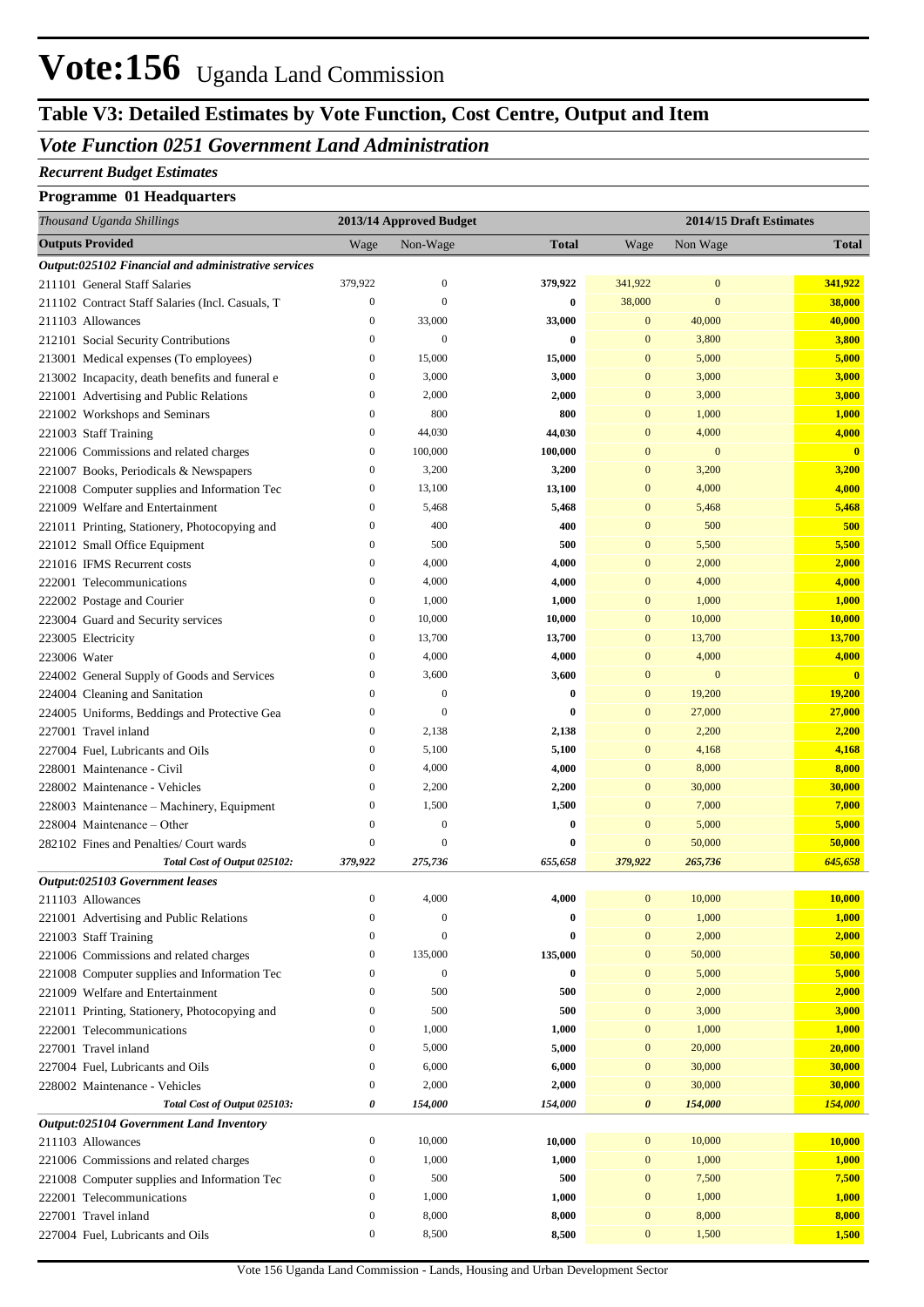## **Table V3: Detailed Estimates by Vote Function, Cost Centre, Output and Item**

## *Vote Function 0251 Government Land Administration*

## **Programme 01 Headquarters**

| Thousand Uganda Shillings               | 2013/14 Approved Budget |              |              |                       | 2014/15 Draft Estimates |              |  |
|-----------------------------------------|-------------------------|--------------|--------------|-----------------------|-------------------------|--------------|--|
| <b>Outputs Provided</b>                 | Wage                    | Non-Wage     | <b>Total</b> | Wage                  | Non Wage                | <b>Total</b> |  |
| 228002 Maintenance - Vehicles           | $\mathbf{0}$            | 2,000        | 2,000        | $\mathbf{0}$          | 2,000                   | 2,000        |  |
| Total Cost of Output 025104:            | 0                       | 31,000       | 31,000       | $\boldsymbol{\theta}$ | 31,000                  | 31,000       |  |
| Output:025105 Government property rates |                         |              |              |                       |                         |              |  |
| 211103 Allowances                       | $\mathbf{0}$            | 15,000       | 15,000       | $\mathbf{0}$          | 15,000                  | 15,000       |  |
| 223002 Rates                            | $\mathbf{0}$            | 35,000       | 35,000       | $\mathbf{0}$          | 45,000                  | 45,000       |  |
| Total Cost of Output 025105:            | 0                       | 50,000       | 50,000       | $\boldsymbol{\theta}$ | 60,000                  | 60,000       |  |
| <b>Total Cost of Outputs Provided</b>   | 379,922                 | 510,736      | 890,658      | 379,922               | 510,736                 | 890,658      |  |
| <b>Arrears</b>                          | Wage                    | Non-Wage     | <b>Total</b> | Wage                  | Non Wage                | <b>Total</b> |  |
| Output:025199 Arrears                   |                         |              |              |                       |                         |              |  |
| 321612 Water arrears (Budgeting)        | $\mathbf{0}$            | $\mathbf{0}$ | $\bf{0}$     | $\mathbf{0}$          | 19,154                  | 19,154       |  |
| Total Cost of Output 025199:            | 0                       | 0            | 0            | $\boldsymbol{\theta}$ | 19,154                  | 19,154       |  |
| <b>Total Cost of Arrears</b>            | $\bf{0}$                | $\bf{0}$     | $\bf{0}$     | $\bf{0}$              | 19,154                  | 19,154       |  |
| <b>Total Programme 01</b>               | 379,922                 | 510,736      | 890,658      | 379,922               | 529,890                 | 909,812      |  |
| <b>Total Excluding Arrears</b>          | 379,922                 | 510,736      | 890,658      | 379,922               | 510,736                 | 890,658      |  |

#### *Development Budget Estimates*

#### **Project 0989 Support to Uganda Land Commission**

| Thousand Uganda Shillings                           |                  | 2013/14 Approved Budget |              | 2014/15 Draft Estimates |                       |                         |
|-----------------------------------------------------|------------------|-------------------------|--------------|-------------------------|-----------------------|-------------------------|
| <b>Outputs Provided</b>                             |                  | GoU External Fin.       | <b>Total</b> |                         | GoU External Fin.     | <b>Total</b>            |
| Output:025101 Regulations & Guidelines              |                  |                         |              |                         |                       |                         |
| 211103 Allowances                                   | 7,010            | $\mathbf{0}$            | 7,010        | 10,000                  | $\mathbf{0}$          | 10,000                  |
| 221001 Advertising and Public Relations             | 1,500            | $\boldsymbol{0}$        | 1,500        | 2,000                   | $\mathbf{0}$          | 2,000                   |
| 221002 Workshops and Seminars                       | 7,000            | $\mathbf{0}$            | 7,000        | 8,000                   | $\mathbf{0}$          | 8,000                   |
| 221008 Computer supplies and Information Tec        | 1,000            | $\mathbf{0}$            | 1,000        | 2,000                   | $\boldsymbol{0}$      | 2,000                   |
| 221011 Printing, Stationery, Photocopying and       | $\boldsymbol{0}$ | $\overline{0}$          | $\bf{0}$     | 10,000                  | $\overline{0}$        | 10,000                  |
| 224002 General Supply of Goods and Services         | 7,500            | $\theta$                | 7,500        | $\mathbf{0}$            | $\mathbf{0}$          | $\overline{\mathbf{0}}$ |
| 225001 Consultancy Services- Short term             | 9,000            | $\theta$                | 9,000        | 10,000                  | $\overline{0}$        | 10,000                  |
| 227001 Travel inland                                | 12,000           | $\mathbf{0}$            | 12,000       | 12,000                  | $\mathbf{0}$          | 12,000                  |
| 227002 Travel abroad                                | 6,000            | $\theta$                | 6,000        | 10,000                  | $\mathbf{0}$          | 10,000                  |
| 227004 Fuel, Lubricants and Oils                    | 10,000           | $\mathbf{0}$            | 10,000       | 7,000                   | $\mathbf{0}$          | 7,000                   |
| 228002 Maintenance - Vehicles                       | 7,500            | $\theta$                | 7,500        | 3,999                   | $\mathbf{0}$          | 3,999                   |
| Total Cost of Output 025101:                        | 68,510           | 0                       | 68,510       | 74,999                  | $\boldsymbol{\theta}$ | 74,999                  |
| Output:025102 Financial and administrative services |                  |                         |              |                         |                       |                         |
| 211102 Contract Staff Salaries (Incl. Casuals, T    | 36,000           | $\mathbf{0}$            | 36,000       | $\boldsymbol{0}$        | $\mathbf{0}$          | $\mathbf{0}$            |
| 211103 Allowances                                   | $\boldsymbol{0}$ | $\boldsymbol{0}$        | $\bf{0}$     | 23,500                  | $\mathbf{0}$          | 23,500                  |
| 221001 Advertising and Public Relations             | 1,239            | $\mathbf{0}$            | 1,239        | 1,000                   | $\boldsymbol{0}$      | 1,000                   |
| 221002 Workshops and Seminars                       | 5,400            | $\mathbf{0}$            | 5,400        | 5,000                   | $\boldsymbol{0}$      | 5,000                   |
| 221003 Staff Training                               | 307,000          | $\overline{0}$          | 307,000      | 332,000                 | $\overline{0}$        | 332,000                 |
| 221007 Books, Periodicals & Newspapers              | 2,000            | $\overline{0}$          | 2,000        | 2,000                   | $\overline{0}$        | 2,000                   |
| 221008 Computer supplies and Information Tec        | 9,000            | $\theta$                | 9,000        | 5,000                   | $\mathbf{0}$          | 5,000                   |
| 221009 Welfare and Entertainment                    | 17,000           | $\mathbf{0}$            | 17,000       | 17,000                  | $\overline{0}$        | 17,000                  |
| 221011 Printing, Stationery, Photocopying and       | $\boldsymbol{0}$ | $\overline{0}$          | $\bf{0}$     | 10,000                  | $\overline{0}$        | 10,000                  |
| 221012 Small Office Equipment                       | 5,000            | $\mathbf{0}$            | 5,000        | 14,500                  | $\overline{0}$        | 14,500                  |
| 221016 IFMS Recurrent costs                         | 10,000           | $\theta$                | 10,000       | 18,000                  | $\overline{0}$        | 18,000                  |
| 222001 Telecommunications                           | 10,000           | $\mathbf{0}$            | 10,000       | 10,000                  | $\mathbf{0}$          | 10,000                  |
| 222002 Postage and Courier                          | 1,500            | $\mathbf{0}$            | 1,500        | 1,500                   | $\mathbf{0}$          | 1,500                   |
| 224002 General Supply of Goods and Services         | 53,400           | $\boldsymbol{0}$        | 53,400       | $\mathbf{0}$            | $\mathbf{0}$          | $\overline{\mathbf{0}}$ |
| 224004 Cleaning and Sanitation                      | $\mathbf{0}$     | $\overline{0}$          | $\bf{0}$     | 5,000                   | $\mathbf{0}$          | 5,000                   |
| 225001 Consultancy Services- Short term             | 5,000            | $\mathbf{0}$            | 5,000        | 5,000                   | $\mathbf{0}$          | 5,000                   |
| 227001 Travel inland                                | 4,000            | $\mathbf{0}$            | 4,000        | 4,000                   | $\mathbf{0}$          | 4,000                   |
| 227002 Travel abroad                                | $\boldsymbol{0}$ | $\mathbf{0}$            | $\bf{0}$     | 10,000                  | $\mathbf{0}$          | 10,000                  |
| 227004 Fuel, Lubricants and Oils                    | 4,000            | $\overline{0}$          | 4,000        | 11,500                  | $\overline{0}$        | 11,500                  |
| 228002 Maintenance - Vehicles                       | 7,000            | $\theta$                | 7,000        | 7,000                   | $\mathbf{0}$          | 7,000                   |
| 228003 Maintenance – Machinery, Equipment           | 3,000            | $\mathbf{0}$            | 3,000        | 3,000                   | $\mathbf{0}$          | 3,000                   |
| Total Cost of Output 025102:                        | 480,539          | $\boldsymbol{\theta}$   | 480,539      | 485,000                 | $\boldsymbol{\theta}$ | 485,000                 |

Vote 156 Uganda Land Commission - Lands, Housing and Urban Development Sector